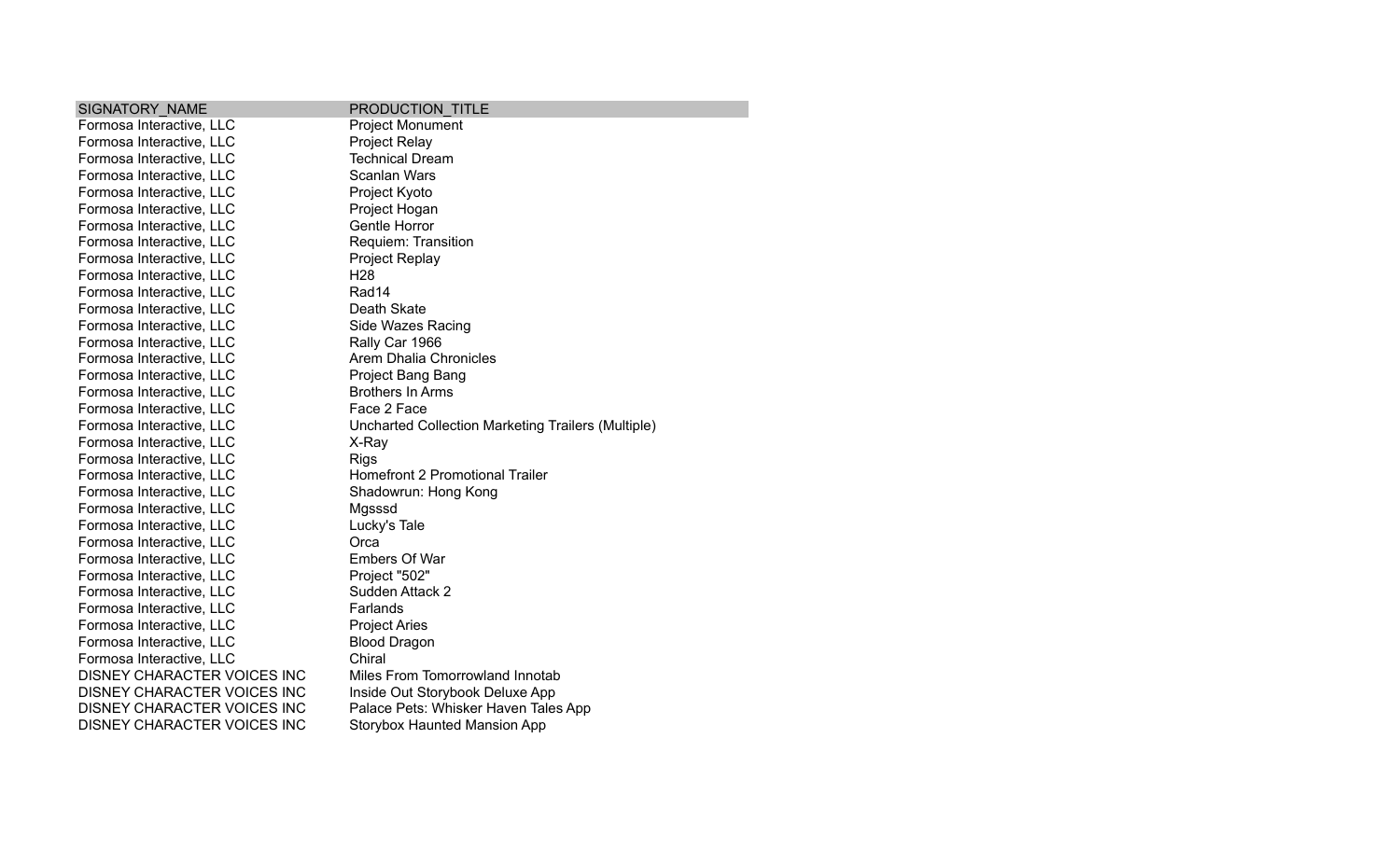DISNEY CHARACTER VOICES INC Carspad Petersen Museum App DISNEY CHARACTER VOICES INC Learn To Read With Doc Mcstuffins DISNEY CHARACTER VOICES INC Disney'S Magic Kingdoms DISNEY CHARACTER VOICES INC Lion Guard Watch Disney Junior Game DISNEY CHARACTER VOICES INC Lion Guard Save The Day App DISNEY CHARACTER VOICES INC Princess Charmed Adventures App DISNEY CHARACTER VOICES INC Goldie & Bear Appisode DISNEY CHARACTER VOICES INC Disney Mix App DISNEY CHARACTER VOICES INC Lion Guard Bunga The Wise Appisode DISNEY CHARACTER VOICES INC Finding Dory Innotab DISNEY CHARACTER VOICES INC Lion Guard Innotab DISNEY CHARACTER VOICES INC Kingdom Hearts 2.8 DISNEY CHARACTER VOICES INC Finding Dory Ocean Escape App DISNEY CHARACTER VOICES INC Frozen Build And Play App DISNEY CHARACTER VOICES INC Finding Dory Leappad DISNEY CHARACTER VOICES INC Disney Find 'N Seek App DISNEY CHARACTER VOICES INC Disney'S Magic Castle Two DISNEY CHARACTER VOICES INC Disney Abc'S App ELECTRONIC ARTS PRODUCTIONS Racing ELECTRONIC ARTS PRODUCTIONS Ultimate Fight ELECTRONIC ARTS PRODUCTIONS Speed ELECTRONIC ARTS PRODUCTIONS Hockey '17 ELECTRONIC ARTS PRODUCTIONS Hockey '18 ELECTRONIC ARTS PRODUCTIONS American Football '17 ELECTRONIC ARTS PRODUCTIONS American Football '18 ELECTRONIC ARTS PRODUCTIONS Worlds ELECTRONIC ARTS PRODUCTIONS Timbits ELECTRONIC ARTS PRODUCTIONS Odin ELECTRONIC ARTS PRODUCTIONS Pets ELECTRONIC ARTS PRODUCTIONS Fearless ELECTRONIC ARTS PRODUCTIONS Dm3 ELECTRONIC ARTS PRODUCTIONS Scorpion ELECTRONIC ARTS PRODUCTIONS Nut

DISNEY CHARACTER VOICES INC Disney Junior Big Air Adventure Game DISNEY CHARACTER VOICES INC Miles From Tomorrowland: Rescue Rover Online Game DISNEY CHARACTER VOICES INC Miles From Tomorrowland Robo-Penguin Rescue Game DISNEY CHARACTER VOICES INC Sofia The First Minding Teh Manor Appisode DISNEY CHARACTER VOICES INC Star Wars Rebels In-Room Celebration App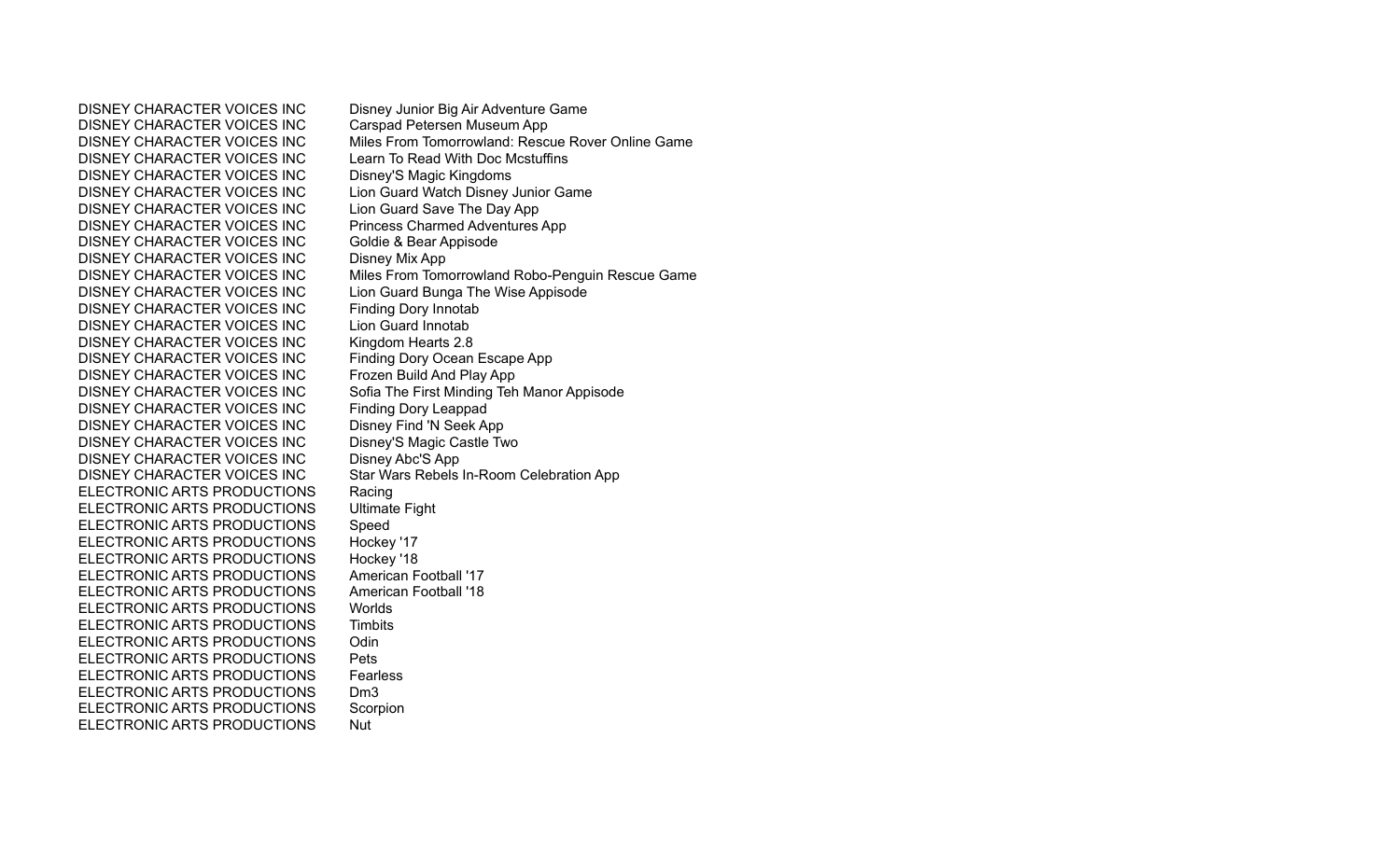ELECTRONIC ARTS PRODUCTIONS Fifa 17 TAKE 2 INTERACTIVE SOFTWARE Alligator WB GAMES INC. Lego Marvel 2 WB GAMES INC. **Interactive Friend** WB GAMES INC. Injustice 2 WB GAMES INC. Lego Star Wars VOICEWORKS PRODUCTIONS INC Tmnt 2015 VOICEWORKS PRODUCTIONS INC Transformer 2015 VOICEWORKS PRODUCTIONS INC Paw Patrol Corn Roast Game VOICEWORKS PRODUCTIONS INC Blaze Iap App VOICEWORKS PRODUCTIONS INC Paw Patrol Academy Game VOICEWORKS PRODUCTIONS INC Space Jockeys VOICEWORKS PRODUCTIONS INC Tmnt Portal Power VOICEWORKS PRODUCTIONS INC Tales Of Honor VOICEWORKS PRODUCTIONS INC Creativity Center Free Draw Web Game VOICEWORKS PRODUCTIONS INC Creativity Center Coloring Book VOICEWORKS PRODUCTIONS INC Paw Patrol 2 App VOICEWORKS PRODUCTIONS INC Sticker Pictures Web Game VOICEWORKS PRODUCTIONS INC Zack And Quack Pop Up Game VOICEWORKS PRODUCTIONS INC VOICEWORKS PRODUCTIONS INC Paw Patrol Vtech VOICEWORKS PRODUCTIONS INC Wallykazam Leap Frog VOICEWORKS PRODUCTIONS INC Tmnt Leap Frog VOICEWORKS PRODUCTIONS INC Team Fortress 2 VOICEWORKS PRODUCTIONS INC Shimmer And Shine Genie Palace Divine VOICEWORKS PRODUCTIONS INC Paw Patrol Pup Fu Game VOICEWORKS PRODUCTIONS INC Nickir. Firefighters Game! VOICEWORKS PRODUCTIONS INC Dora And Friends Rainforest Rescue Game VOICEWORKS PRODUCTIONS INC Carnival Creations Web Game VOICEWORKS PRODUCTIONS INC Alien Ballerina VOICEWORKS PRODUCTIONS INC Blaze Holiday Update VOICEWORKS PRODUCTIONS INC Mutt & Stuff Class Picture Day VOICEWORKS PRODUCTIONS INC Nick Jr Food Truck Festival

VOICEWORKS PRODUCTIONS INC<br>
VOICEWORKS PRODUCTIONS INC<br>
Nickir Puppy Playground Game<br>
Some Denter Machines Leap Frog VOICEWORKS PRODUCTIONS INC Fresh Beat Band Of Spies: Mummy Mayhem VOICEWORKS PRODUCTIONS INC Dora And Friends Back To The Rainforest Game VOICEWORKS PRODUCTIONS INC Blaze And The Monster Machines Leap Pad VOICEWORKS PRODUCTIONS INC Shimmer And Shine: The Great Zahramay Falls Race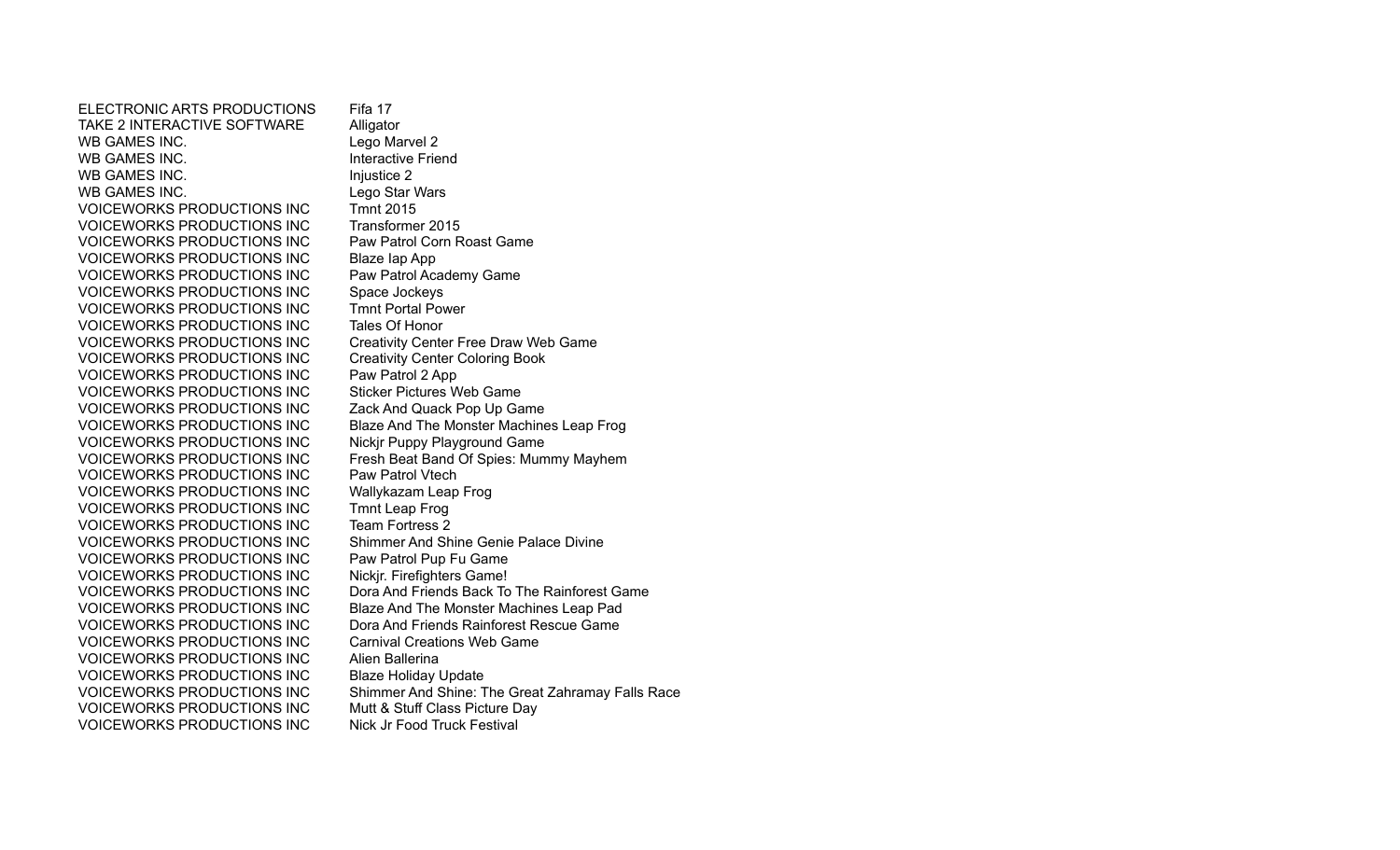VOICEWORKS PRODUCTIONS INC<br>
VOICEWORKS PRODUCTIONS INC Mutant League Football VOICEWORKS PRODUCTIONS INC VOICEWORKS PRODUCTIONS INC Shimmer And Shine Magic Carpet Ride VOICEWORKS PRODUCTIONS INC Nick Jr. Halloween Dress Up Parade VOICEWORKS PRODUCTIONS INC Blaze Top Of The World VOICEWORKS PRODUCTIONS INC Blaze Leap Pad 2015 VOICEWORKS PRODUCTIONS INC Tmnt Playmates T Machines VOICEWORKS PRODUCTIONS INC Tmnt Battle Match VOICEWORKS PRODUCTIONS INC Nick Jr Christmas Festival Web Game VOICEWORKS PRODUCTIONS INC Mimosa Friday VOICEWORKS PRODUCTIONS INC<br>
VOICEWORKS PRODUCTIONS INC Nickir Camp Web Game VOICEWORKS PRODUCTIONS INC VOICEWORKS PRODUCTIONS INC Jungle VOICEWORKS PRODUCTIONS INC Nick Jr'S Peppa Pig: Fun With Peppa VOICEWORKS PRODUCTIONS INC Game Shakers Octopie Game VOICEWORKS PRODUCTIONS INC<br>
VOICEWORKS PRODUCTIONS INC Nick Jr Friendship Garden VOICEWORKS PRODUCTIONS INC VOICEWORKS PRODUCTIONS INC Creativity Center Music Creator VOICEWORKS PRODUCTIONS INC Nasty Goats VOICEWORKS PRODUCTIONS INC Roboburger Destroy VOICEWORKS PRODUCTIONS INC Paw Patrol: Air Patroller Game VOICEWORKS PRODUCTIONS INC Paw Patrol: Air Patroller App VOICEWORKS PRODUCTIONS INC Vr Slingshot VOICEWORKS PRODUCTIONS INC Tmnt Precool App VOICEWORKS PRODUCTIONS INC Blaze Velocityville Iap (App) BLINDLIGHT LLC Guadalupe BLINDLIGHT LLC Neches BLINDLIGHT LLC Navidad BLINDLIGHT LLC Lampasas BLINDLIGHT LLC Frio BLINDLIGHT LLC Red BLINDLIGHT LLC Pease

VOICEWORKS PRODUCTIONS INC Nick Jr Halloween House Party Web Game VOICEWORKS PRODUCTIONS INC Blaze And The Monster Machines Dinosaur Rescue VOICEWORKS PRODUCTIONS INC Shimmer and Shine: The Dragon Princess VOICEWORKS PRODUCTIONS INC Paw Patrol: Pawsome Playground Builder VOICEWORKS PRODUCTIONS INC Fresh Beat Band Of Spies: Trophy Trouble VOICEWORKS PRODUCTIONS INC Blaze And The Monster Machines: Race The Skytrack